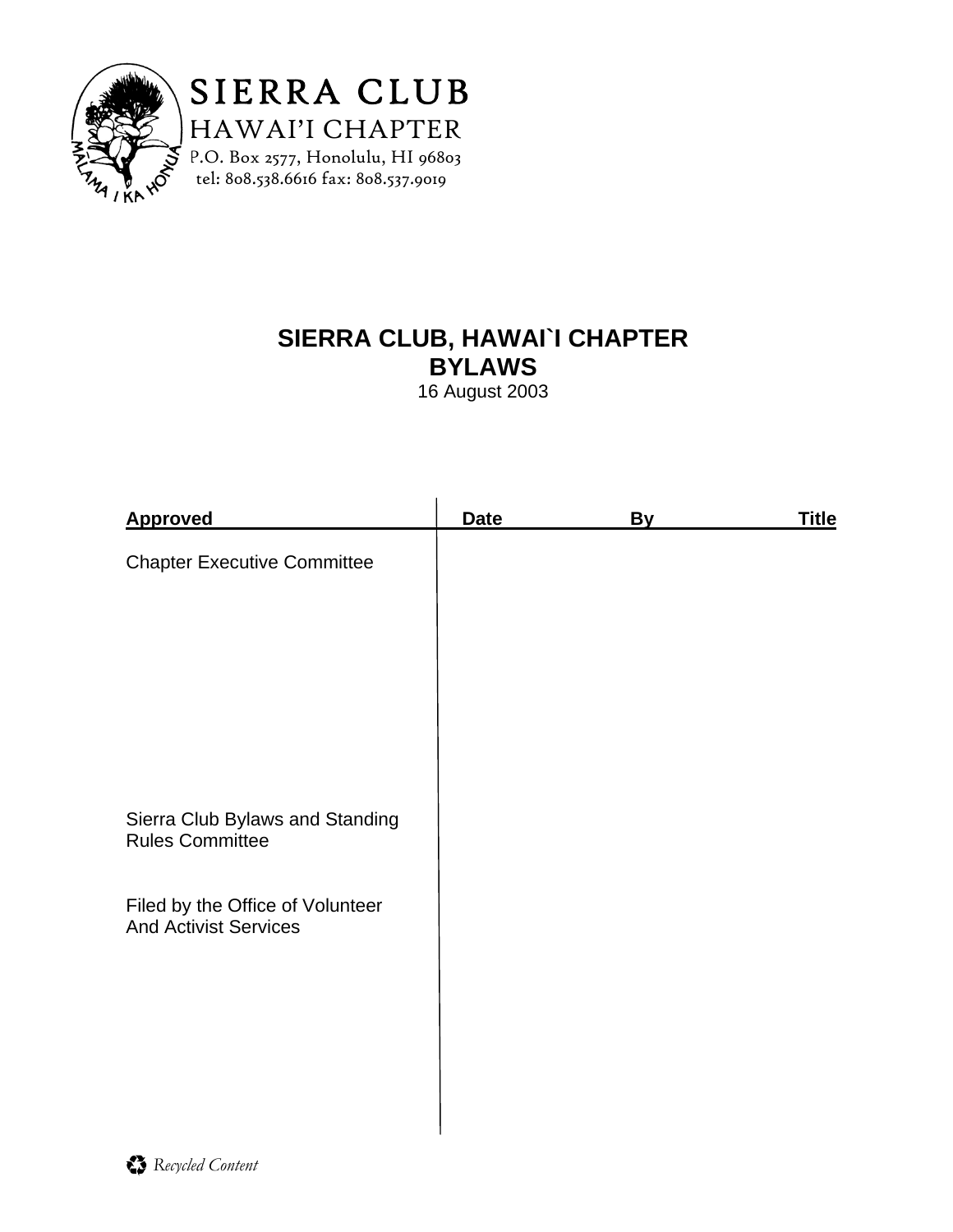- 1. Organization
	- 1.1. Name
	- 1.2. Establishment
	- 1.3. Purpose
	- 1.4. Boundaries
- 2. Membership
	- 2.1. Members
	- 2.2. Powers of Members
	- 2.3. Election Petitions
- 3. Executive Committee (ExCom)
	- 3.1. Number
	- 3.2. Powers
	- 3.3. Responsibilities
	- 3.4. Vacancies
	- 3.5. Officers
	- 3.6. Representatives
	- 3.7. Committees
	- 3.8. Open Meetings
	- 3.9. Quorum
	- 3.10. ExCom
	- 3.11. Meetings
	- 3.12. Special Meetings
	- 3.13. Emergency Meetings
	- 3.14. Absences
- 4. Nominations and Elections
	- 4.1. Annual Election
	- 4.2. Nominating Committee
	- 4.3. Petition Candidates
	- 4.4. Election Committee
	- 4.5. Mailing Ballots
	- 4.6. Return of Ballots
	- 4.7. Counting Ballots
- 5. Functions and Services
	- 5.1. Functions
	- 5.2. Publications
	- 5.3. Conservation Program
	- 5.4. Membership Program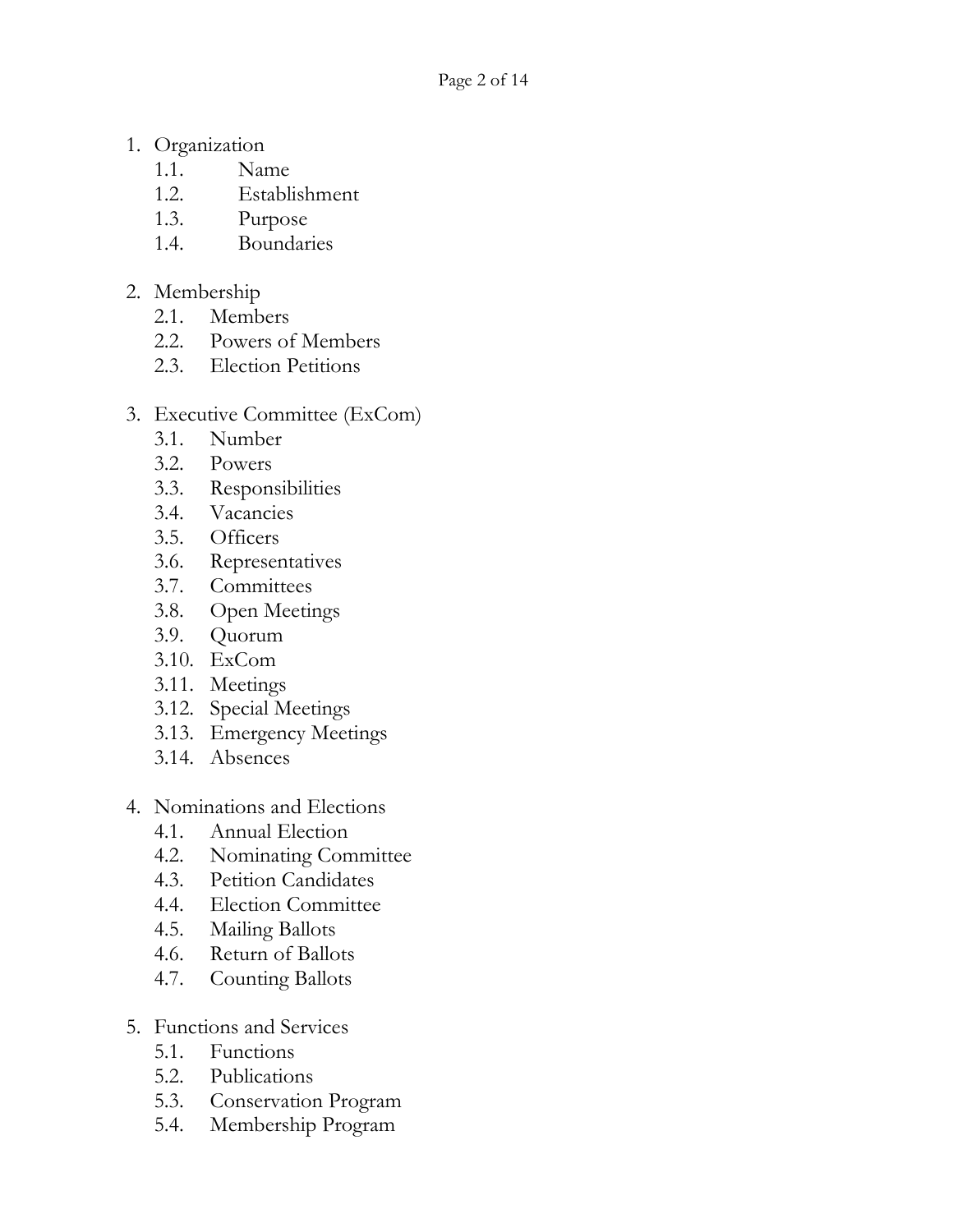- 5.5. Outings and Activities<br>5.6. Political Action
- Political Action
- 6. Group Sections
	- 6.1. Sections
	- 6.2. Reports
	- 6.3. Dissolution

### 7. Finances

- 7.1. Receiving & Expending Funds
- 7.2. Fundraising and Fees for Outings and Activities
- 7.3. Authority Over Deposited Funds
- 7.4. Requirement to Deposit
- 7.5. Delegation of Authority
- 7.6. Prohibitions
- 7.7. Fiscal Year
- 7.8. Books and Reports
- 7.9. Review
- 8. Construction and Amendment
	- 8.1. Interpretation of Bylaws
	- 8.2. Amendment
	- 8.3 Signatures and Effective Date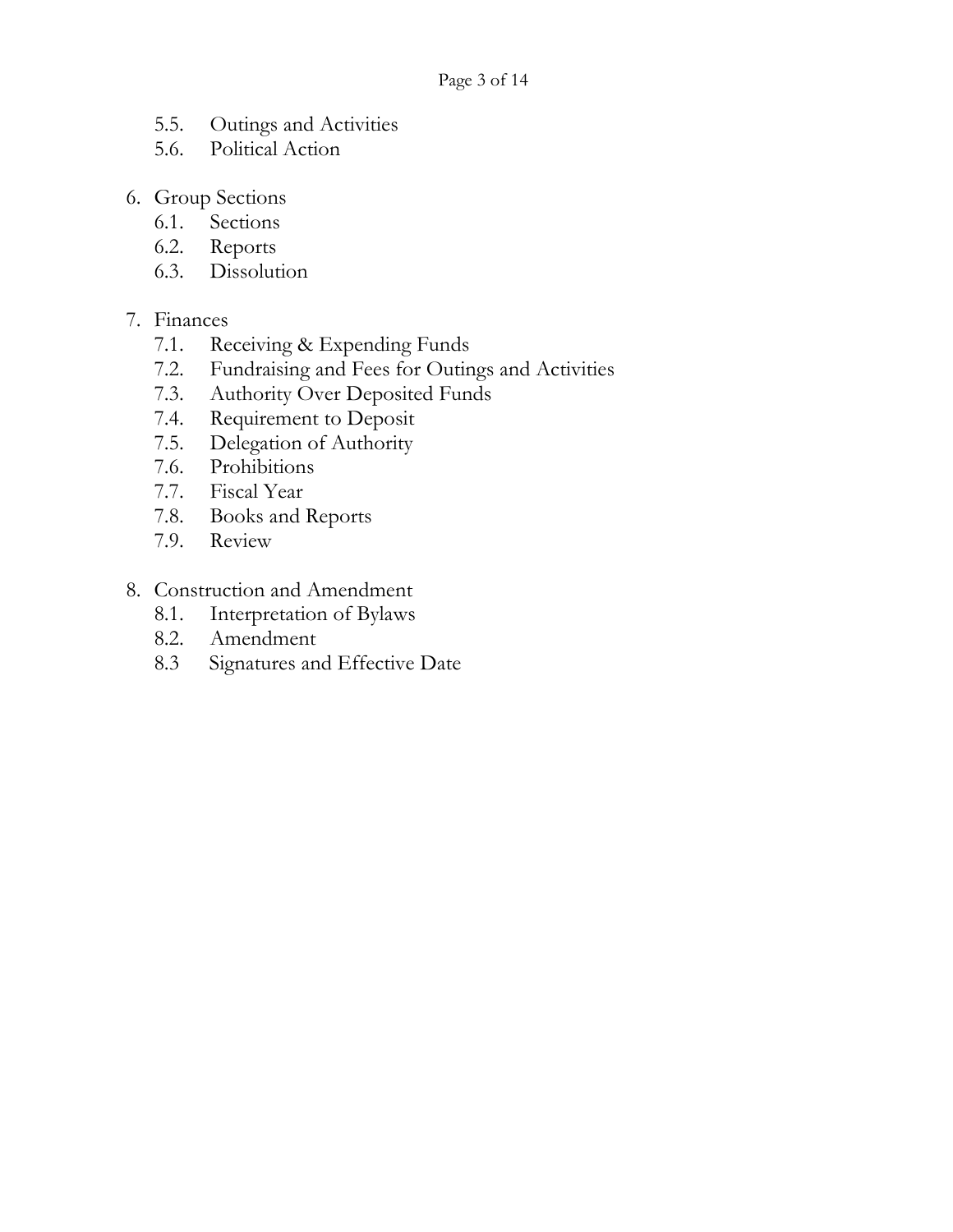# **1. Organization.**

- 1.1 **Name.** The name of this Sierra Club unit is the Hawai`i Chapter of the Sierra Club (Club).
- 1.2 **Establishment.** This Chapter is established by action of the Board of Directors of the Club (Board), and is governed by these Bylaws, consistent with the provisions of the Bylaws and Standing Rules of the Club, by applicable law, and by the policies and directives of the Board. This Chapter is an integral part of the Sierra Club and is not a separate legal entity.
- 1.3 **Purpose.** The purpose of this Chapter is to foster within its territorial limits the purposes of the Club. The chapter is authorized to undertake activities that are consistent with the purposes of the Club and are not prohibited by the Board by a general rule applicable alike to all chapters. The Chapter shall act on questions of public policy only in pursuance of Board policies or in a manner consistent with them. It is essential that the chapter not take on activities that are contrary to the policies established by the Board or its designees.
- 1.4 **Boundaries.** The territorial boundaries of this Chapter shall be as specified from time to time by the Board, with due consideration of the wishes of Club members residing therein.

# **2. Membership.**

- 2.1 **Members.** Chapter members shall be those Club members of record who reside within the Chapter boundaries, except as otherwise provided in the Club Bylaws. Only Chapter members in good standing may vote or hold Chapter office. Only Sierra Club members in good standing may act on behalf of the Chapter.
- 2.2 **Powers of Members.** By voting in annual or special elections, members shall elect and may recall members of the Chapter Executive Committee (ExCom) other than group representatives, and may determine Chapter policy. Through petition, members may require the ExCom to call membership meetings.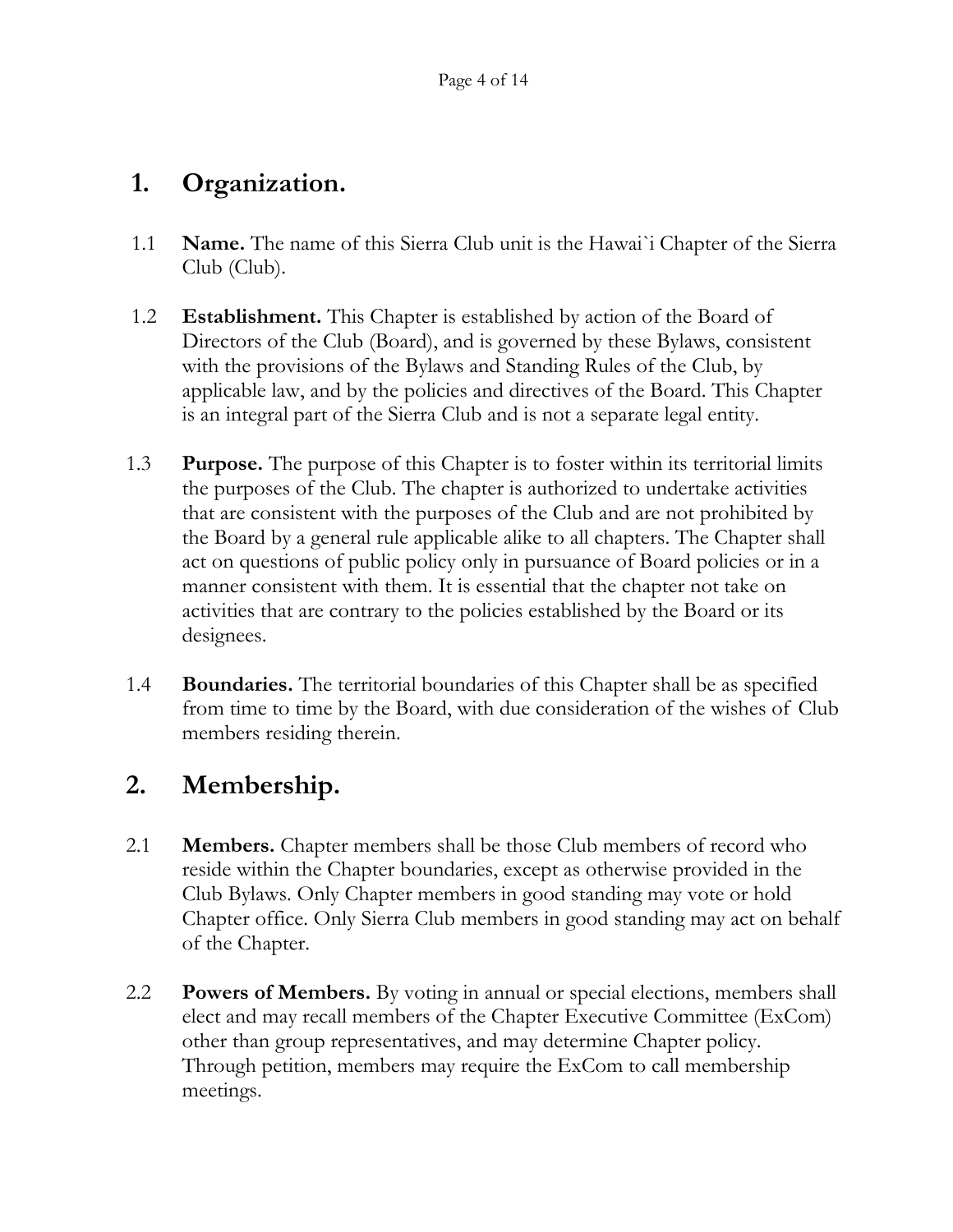- 2.3 **Membership Meetings.** Upon petition by twenty-five members, the ExCom shall call a membership meeting with at least fourteen days written notice to the members stating time and place to consider subjects specified in the petition. No binding action may be taken at a membership meeting, but resolutions addressed to any Club entity may be adopted. The quorum for a membership meeting shall be twenty-five Chapter members.
- 2.4 **Required Election Petitions.** The members may petition for a special election by obtaining signatures from 15% or more of the Chapter's members. Petitions shall state separately each issue to be decided. If the issue is the recall of ExCom members, candidates who shall take office if the recall is successful may be nominated in the same petition.

# **3. Executive Committee (ExCom).**

3.1 **Number.** Subject to the powers of the members as provided by these Bylaws, the management of the affairs and activities of the Chapter shall be in the hands of an ExCom of seven members elected by the Chapter membership for terms of two years, one representative from each Chapter group selected according to the group's bylaws, and the Council Delegate ex officio, with vote. Group representatives may vote and hold any office except Council Delegate or Alternate. Groups may designate alternates who may vote in the absence of the representative.

 In any election, up to four members may be elected for full terms, as long as the size of the ExCom does not increase as a result and no fewer than three terms will expire in any future year. When filling vacancies in unexpired terms by election, longer terms shall be awarded to candidates with more votes. The candidates who win the higher numbers of votes shall receive any available full terms and the others shall receive the unexpired remainders of the vacated terms. Members elected shall take office at the start of the first meeting of the year.

 If not otherwise members of the ExCom, the Secretary and Treasurer shall serve as non-voting members.

3.2 **Powers.** Only the ExCom or those specifically authorized by it or its designees shall act in the name of the Chapter. The ExCom shall have the authority to make rules and regulations for carrying out the provisions of these Bylaws. If any appeal arises concerning any act or decision of the ExCom, the Board or its designees shall have the power to determine the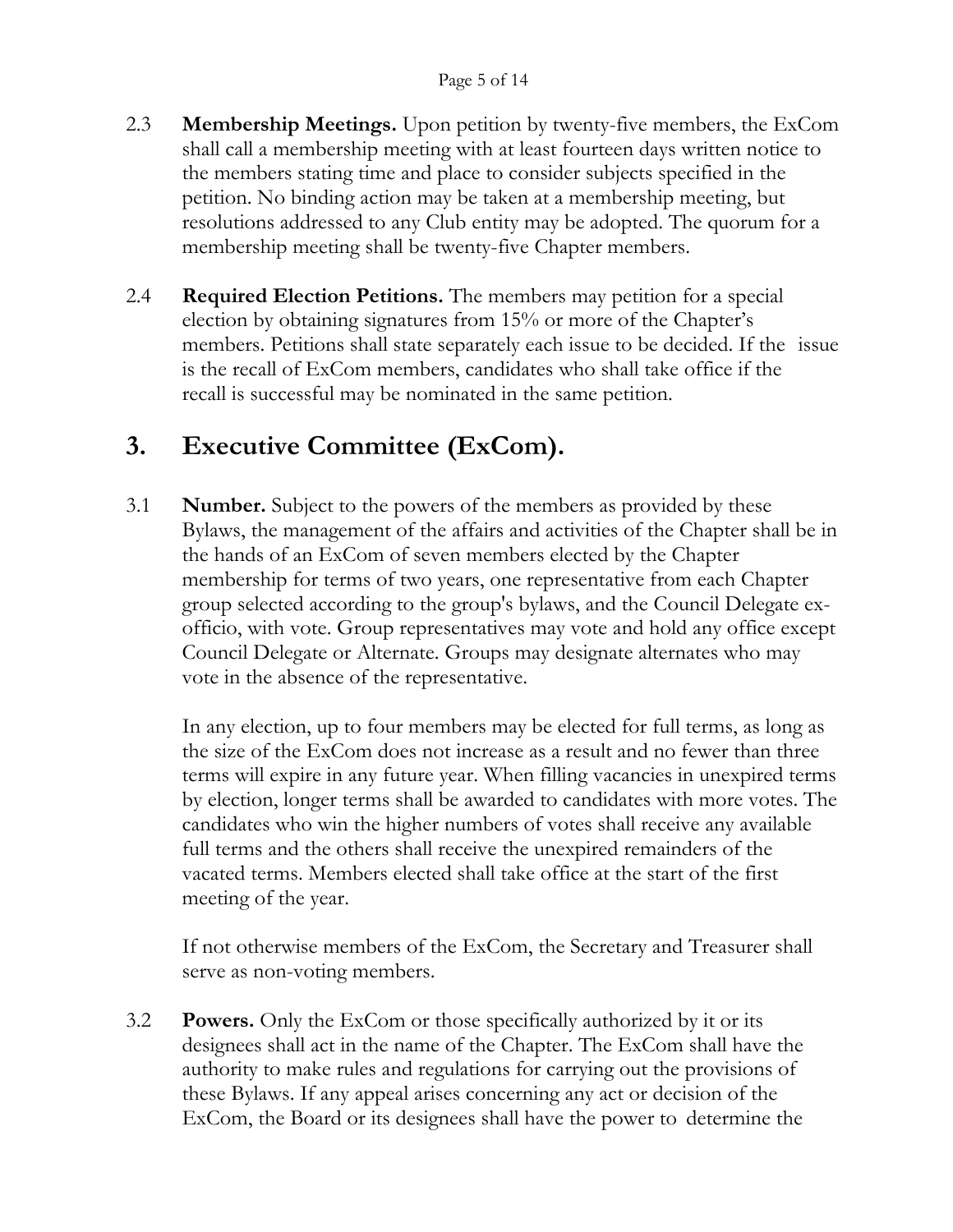#### Page 6 of 14

 procedures to be followed. Chapter actions must be consistent with Club purposes and the policies and directives of the Board or its designees.

 The ExCom may call meetings of the Chapter membership at large with fourteen days written notice to all Chapter members stating time, place, and subjects to be considered. Notices shall be published in a Chapter newsletter or other publication provided to all members.

 The ExCom may call and conduct special elections in accordance with these Bylaws.

 The ExCom may establish and dissolve groups, sections, and committees as provided in these Bylaws.

 The ExCom may appoint and remove Chapter officers, representatives, and committee members at any time. The ExCom may fill vacancies in its elected membership.

- 3.3 **Responsibilities.** The ExCom shall assure that the activities and services provided for the benefit of the members by the Chapter and its groups, sections, and other entities comply and are consistent with these Bylaws and any Chapter Standing Rules, policies and directives of the Board or its designees, the Bylaws and Standing Rules of the Club, and applicable law. Such activities may include but are not limited to financial management, membership services, production of publications, and conservation, outings and political programs. Authority may be delegated to carry out such activities, but the ExCom shall retain overall responsibility and control.
- 3.4 **Vacancies.** The ExCom shall have the power to fill a vacancy in any elected or appointed office. A vacancy in an elected position shall be filled for the remainder of the unexpired term by vote of the remaining ExCom members.
- 3.5 **Officers.** The ExCom shall elect from its members the following officers, who shall also be Chapter officers: a Chair, a Vice-Chair, and at its option, a Secretary and a Treasurer. The ExCom may appoint from outside its membership any other Chapter officers it considers necessary, including the Secretary and Treasurer. All such officers shall be Chapter members.

At the discretion of the ExCom, offices may be combined, provided there are at least two distinct officers. Assistants to these officers may be designated from among Chapter members.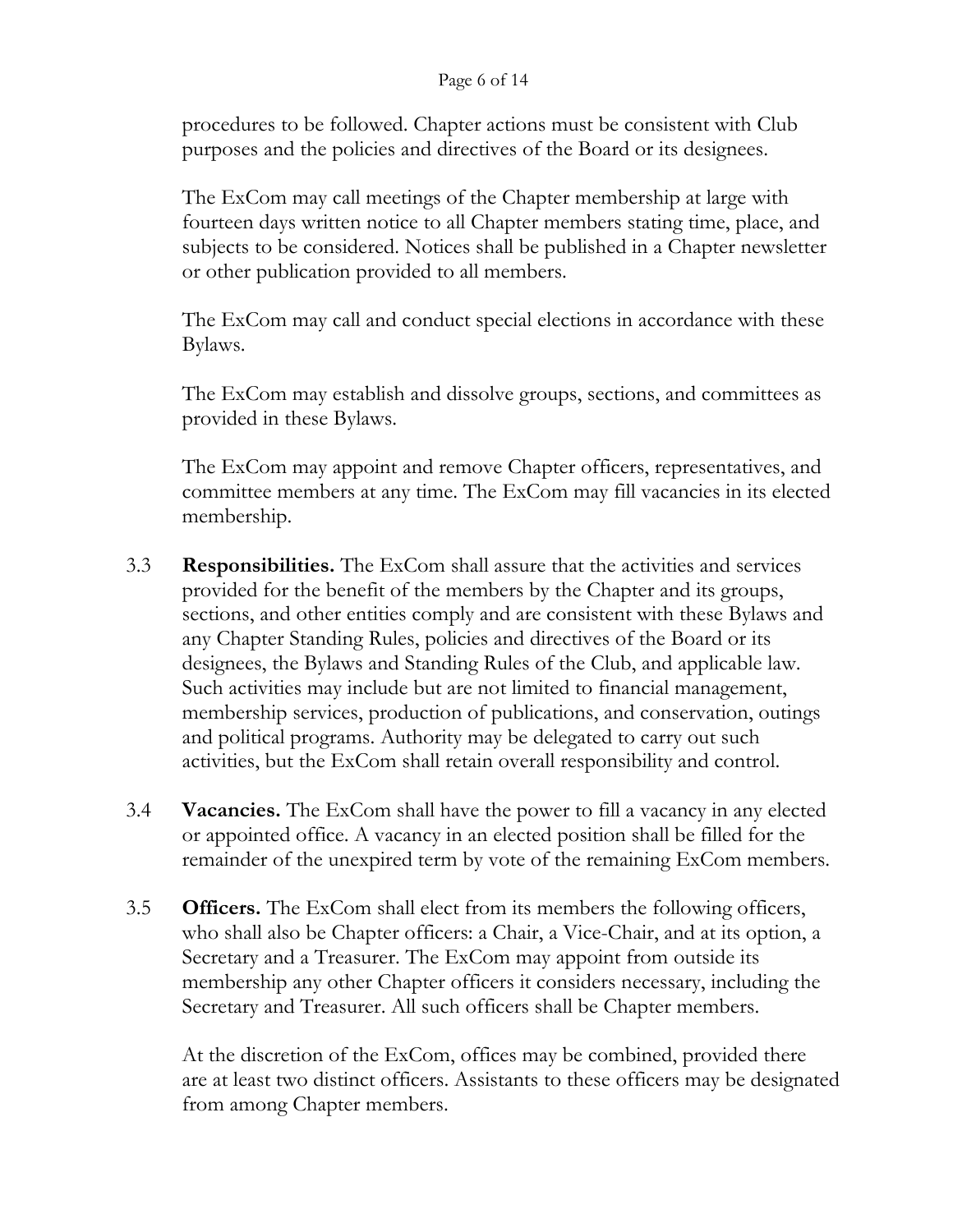#### Page 7 of 14

Notice of the officers and appointees of the Chapter shall be provided to Club headquarters annually upon selection, or as required by the Board or its designees.

3.6 **Representatives.** The ExCom shall elect from among its members elected by the entire Chapter membership a Chapter Delegate and Alternate to the Sierra Club Council. The term of the Delegate shall be two years. The Council Delegate shall be a voting ExCom member for the duration of the appointed term as Council Delegate

.

The ExCom shall appoint Chapter members as delegates and alternates to the Regional Conservation Committees (RCCs) assigned by the Board or its designees, as provided in the relevant RCC Bylaws. The RCC delegates and alternates shall serve as ex-officio ExCom members, without vote, if not already members.

The ExCom may instruct delegates and alternates before each Council or RCC meeting. Delegates or alternates shall report to the ExCom after each Council or RCC meeting.

- 3.7 **Chapter Committees.** The ExCom may establish and dissolve standing and special committees for such objectives as it may set. Subject to ExCom approval, the Chapter Chair shall appoint committee members from among Chapter members. The Chapter Chair, or another ExCom member designated by the Chair, may be designated as a voting member of each committee, except the Nominating and Election committees. Standing committees shall be appointed annually. Except for the Nominating and Election committees, the ExCom may add, remove, or replace members of any committee at any time. The ExCom may fill vacancies on the Nominating and Election Committees.
- 3.8 **Open Meetings.** All meetings of the ExCom and its committees shall be open to attendance by any Club member, but the ExCom or its committees may convene in private session for the consideration of any sensitive matter, provided that any vote or final action is taken in open session.
- 3.9 **Quorum.** A quorum for ExCom meetings shall be a simple majority of its voting members. An ExCom member shall be considered present at a meeting if able to participate fully and simultaneously by means approved by the ExCom.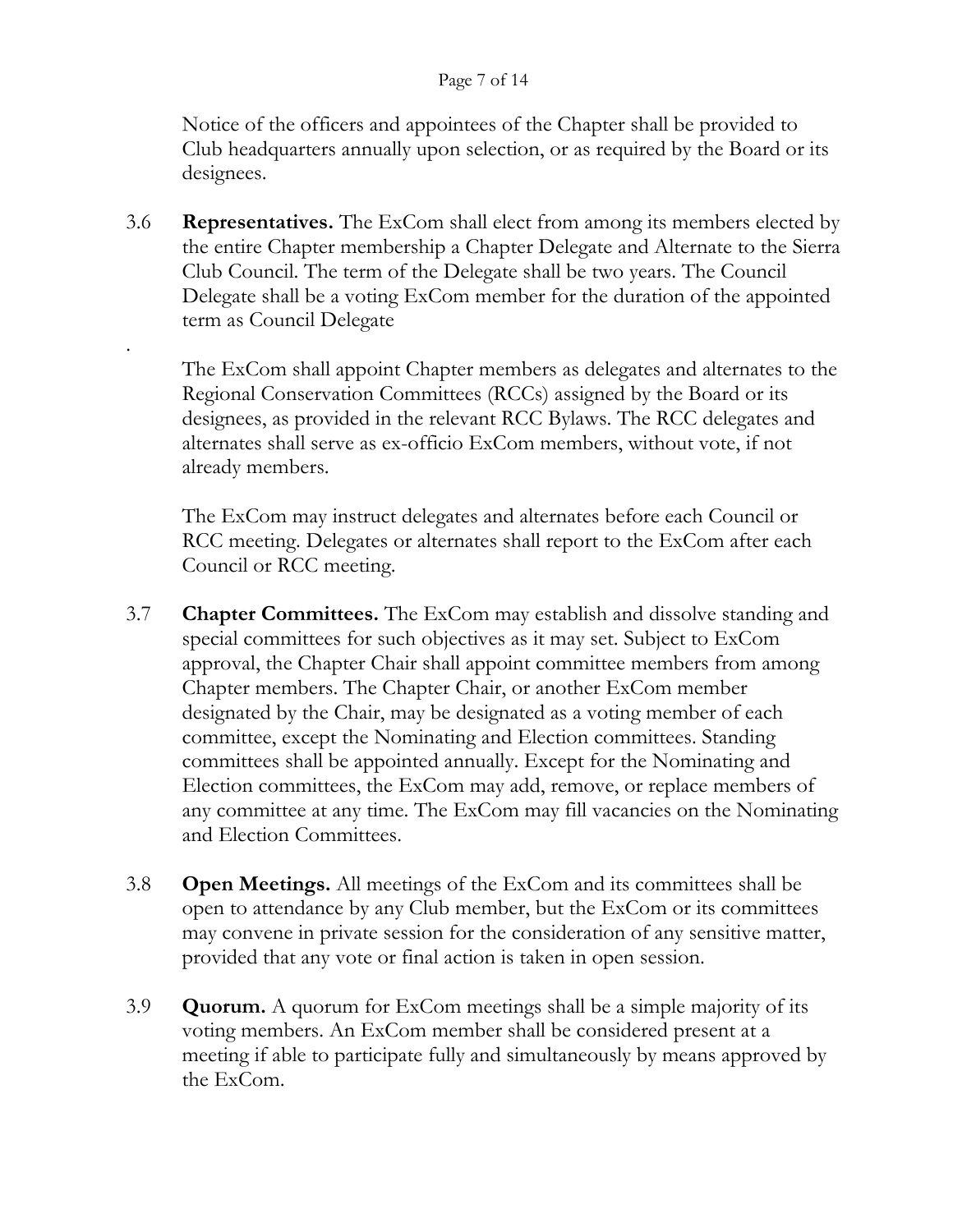#### Page 8 of 14

Any group that does not send a designated representative to any three regularly scheduled meetings over a twelve-month period need not be counted towards the quorum. A group's status in the quorum shall be restored by a designated group representative's attendance at a regularly scheduled ExCom meeting.

- 3.10 **ExCom Meetings.** The ExCom shall hold regularly scheduled meetings at least four times per year at times and places communicated in advance to all Chapter members.
- 3.11 **Special Meetings.** ExCom business may, if necessary, be conducted at a Special Meeting. A Special Meeting may be called by the Chair or any three ExCom members with at least one week's notice, unless all ExCom members waive this notice requirement.
- 3.12 **Emergency Meetings.** A quorum of the ExCom may act in an emergency only when the Chair determines that quick action is necessary and there is insufficient time to arrange a Special Meeting, or if prior authorization to so deal with a specified issue has been given in a meeting, provided in either case that a determined and documented effort has been made to contact all ExCom members. Any such action must be reported promptly to all ExCom members and reported and placed in the minutes of its next meeting.
- 3.13 **Absences.** Except for group representatives, any ExCom member who misses three regularly scheduled meetings over any continuous twelve-month period may be removed from the ExCom by a two-thirds vote of the other ExCom members. The ExCom shall decide whether to remove a member at any regularly scheduled meeting following the third missed meeting.

### **4. Nominations and Elections.**

4.1 **Annual Election.** An Annual Election shall be held in the fourth quarter of each year to choose ExCom members. This election and any special elections shall be conducted by secret written ballot mailed to all Chapter members of record at least four weeks before the closing date of the election, and shall be conducted in such a manner as to ensure facility of voting and tabulation, and secrecy of ballot. The ballot shall allow each voter to vote for as many candidates as there are positions to be filled. A voter may not cumulate votes for any candidate.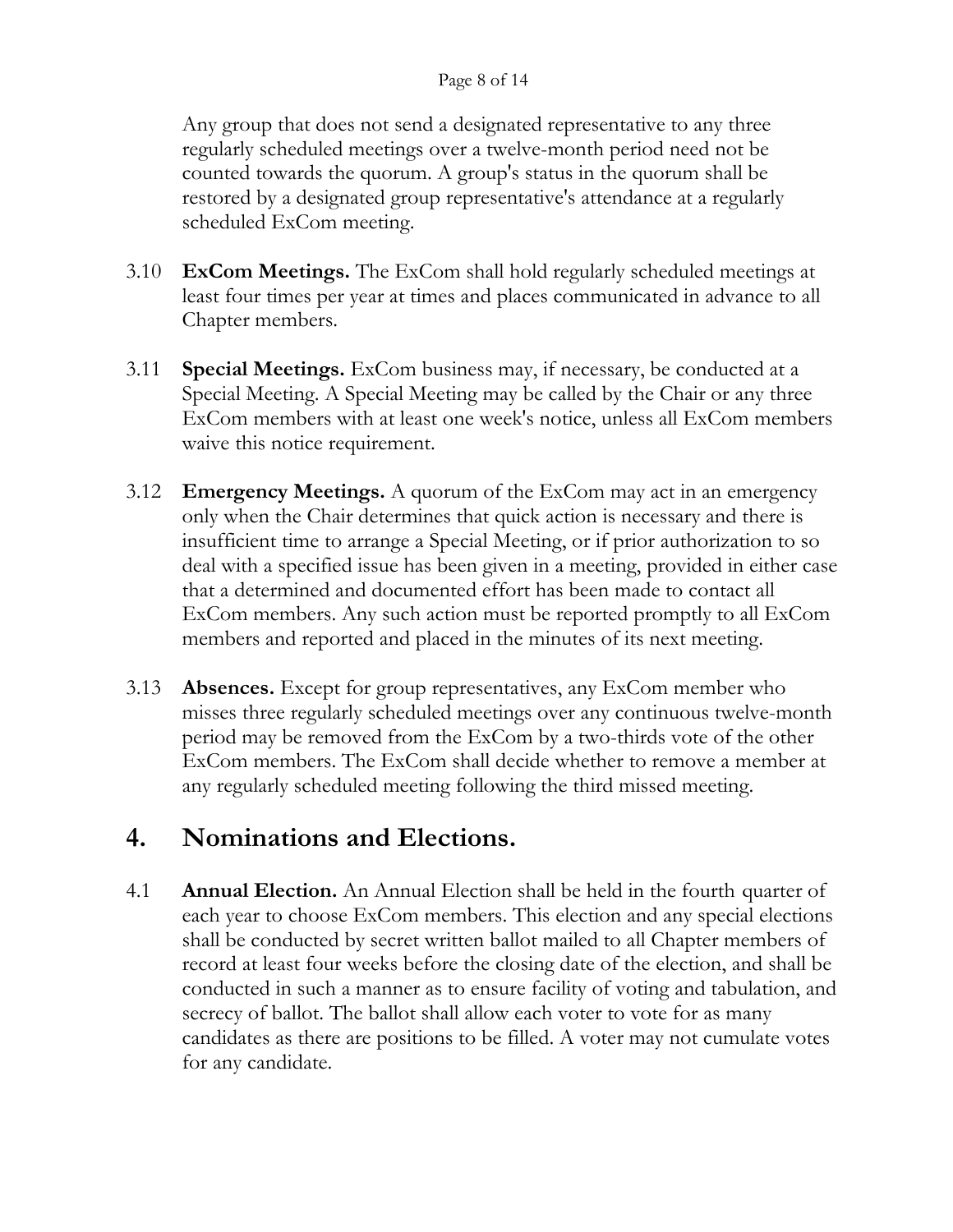#### Page 9 of 14

The ExCom shall specify the calendar dates and deadlines for appointing the Nominating Committee (NomCom), production of eligible voter lists, receipt of names for consideration by the NomCom, receipt of ballot issue petitions, the NomCom report of names of nominees, receipt of candidate petitions, appointment of the Election Committee, printing and mailing dates for ballots allowing at least four weeks for return of the ballots, receipt of returned ballots, and the date, time and place for counting ballots.

The ExCom shall provide written notice of this schedule and of the opportunity to nominate candidates by petition to all Chapter members.

- 4.2 **Nominating Committee.** A Nominating Committee (NomCom) of at least three Chapter members, at least one not an ExCom member, none of whom may be a candidate, shall be appointed annually by the ExCom not later than four months before the designated closing date of the election. Sufficient opportunity shall be given for Chapter members to submit names for consideration by the NomCom. The NomCom shall attempt to nominate at least two more candidates than the number of ExCom members to be elected, and shall report the nominees' names to the ExCom at least two weeks before the deadline for submission of nomination petitions and five weeks before the scheduled mailing of the ballots. Nominees shall be Chapter members who give their consent. If the NomCom chooses not to nominate a willing candidate, the NomCom shall promptly inform that candidate of the opportunity to seek nomination by petition.
- 4.3 **Petition Candidates.** The name of any Chapter member proposed in writing by at least fifteen Chapter members prior to the deadline for submission of petitions, and who gives consent, shall also be included on the ballot. The nomination petitions shall be retained until the ballots are destroyed.
- 4.4 **Election Committee.** An Election Committee of at least three Chapter members, at least one not an ExCom member, shall be appointed annually by the ExCom prior to the scheduled date of mailing of ballots. No candidates may serve on the Election Committee. The Election Committee shall cause the ballots to be prepared and mailed, and shall count the returned ballots. Challenges of the conduct of candidates or their campaigns shall be referred to the Election Committee. Decisions of the Election Committee may be appealed to the ExCom.
- 4.5 **Mailing Ballots.** Ballots shall be mailed to all Chapter members of record according to the voter list obtained prior to the election.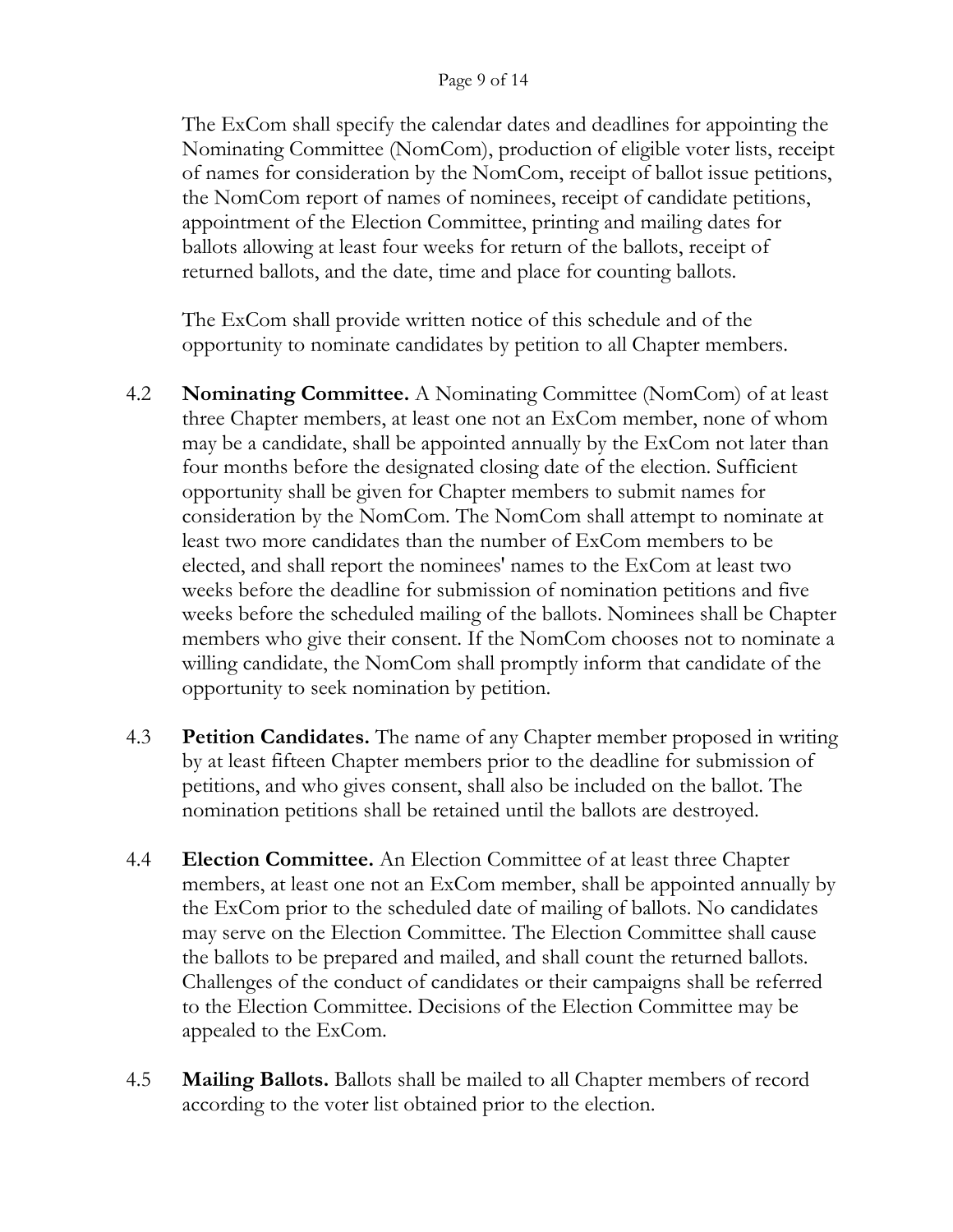### Page 10 of 14

- 4.6 **Return of Ballots.** Ballots shall be returned to the Election Committee as directed in the ballot instructions. Return of a minimum number of valid ballots shall not be required for the validity of an annual or special election.
- 4.7 **Counting Ballots.** The Election Committee shall count the ballots on the closing date of the election, or as soon as practical after the closing date of the election. The candidates or their authorized representatives shall be permitted to be present. The candidates receiving the highest number of votes shall be elected. Any tie shall be resolved immediately, first by a recount, then if necessary by lot at the ballot counting.

The Election Committee shall immediately notify the candidates, the ExCom members, and other interested parties, and shall report the results to the ExCom at its next meeting. The ballots and nomination petitions shall be retained until their destruction is directed by the ExCom.

### **5. Functions and Services.**

- 5.1 **Functions.** The Chapter shall provide functions and services required by the Board, its designees, or the Chapter members. The ExCom shall define from time to time the methods and procedures by which these functions and services shall be delivered.
- 5.2 **Publications.** The ExCom shall arrange for Chapter publications to be distributed regularly by print or electronic means to all Chapter members, giving notice and reporting proceedings of the ExCom, Chapter meetings, elections and other news, including announcements of social events and outings.
- 5.3 **Conservation Program.** The Chapter Conservation Program shall further the conservation objectives and priorities of the Club within Chapter boundaries, assist in international, national and regional Club actions, and provide for the development and execution of specific conservation strategies and action programs authorized by the ExCom.

The ExCom shall appoint a Conservation Chair who shall provide a point of contact for the public and other Club leaders, and assist the ExCom in conservation planning, budget decisions, resolving conflicts, training, and implementation of the Conservation Program.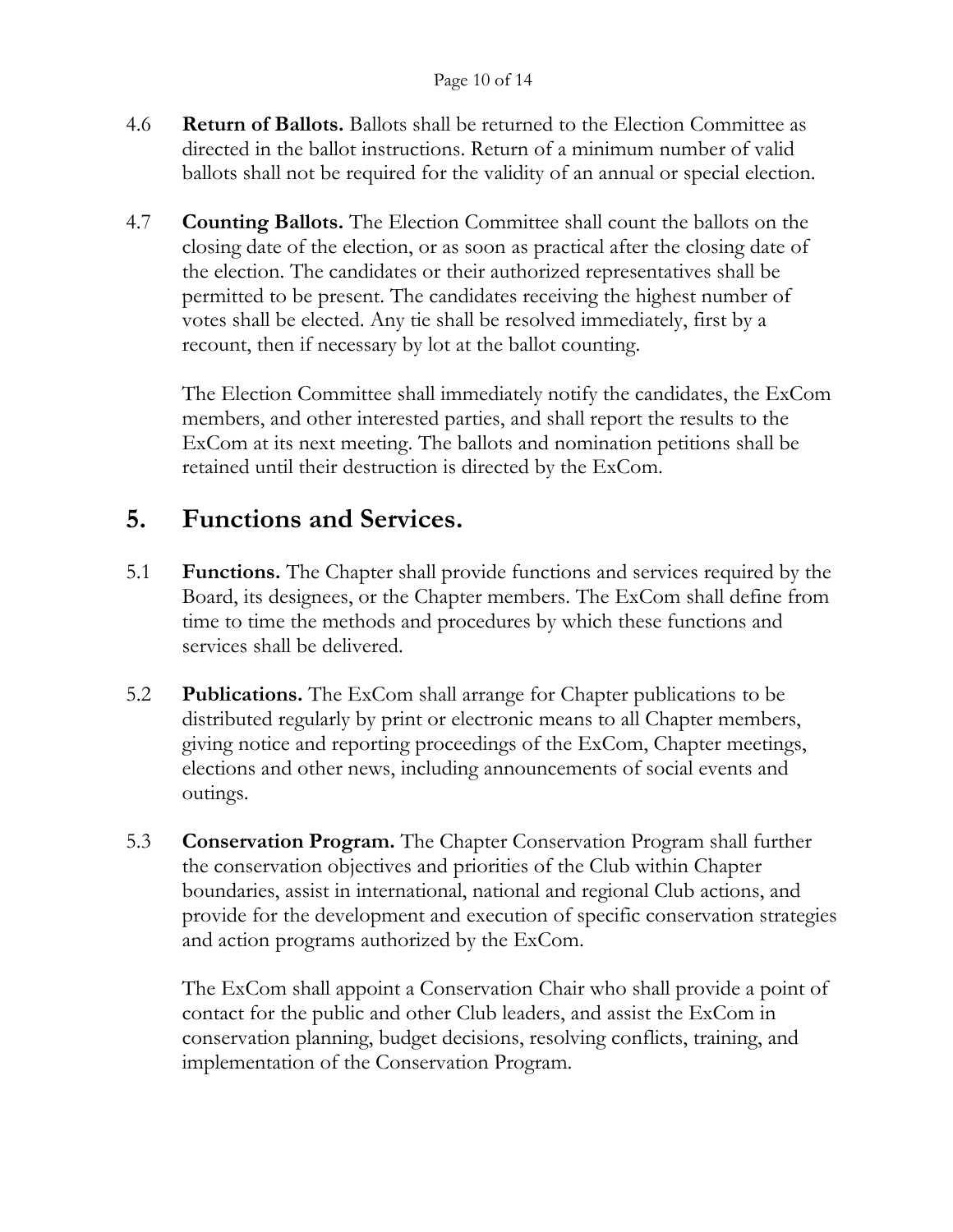### Page 11 of 14

The program shall be coordinated with other Club entities. Chapter leaders shall not make a statement or take a position publicly that is contrary to a policy or position established by the Board of Directors, the duly authorized chapter, group, committee or other Club entity, or the Club membership through referendum, nor shall Club leaders or staff members mention their Sierra Club affiliation if they, in their own names, make a statement or take a position contrary to established policy.

Conservation actions may not include civil disobedience. No chapter, group, nor other Club entity shall encourage, request or direct any person to violate the law.

The Conservation Program shall provide an opportunity for groups, sections, other chapter entities, and individual members, to become involved in conservation activities. The program shall also provide for recruiting and training activists to develop the necessary skills and judgment, for publication and discussion of conservation issues, and for networking and alert systems, such as phone trees and electronic mail.

- 5.4 **Membership Program.** The ExCom shall provide for a membership program that keeps a copy of the roster of current members, assists in efforts to recruit and retain members, and is responsible for recruiting and welcoming members and encouraging them to participate in Club and Chapter activities.
- 5.5 **Outings and Activities.** The Chapter ExCom shall manage any outings and activities programs in cooperation with Chapter entities that conduct such outings and activities. Such management shall include but is not limited to the establishment of codes of conduct appropriate to each type of activity, provisions for approval and publication of notices, training and certification of leaders, screening of participants, compliance with insurance restrictions and other Club policies, handling of reservations and fees, restricting group size and environmental impact, and investigation of incidents and complaints. All outings and activities shall be sanctioned in advance.
- 5.6 **Political Action.** The Chapter's political program shall include evaluating political issues and positions, planning and conducting the endorsement and support of candidates for public office, and developing and leading the efforts necessary for those processes. This program may include federal, state, provincial, territorial, and local government races as well as ballot initiatives, and shall be conducted in compliance with applicable law and the Club's electoral compliance guidelines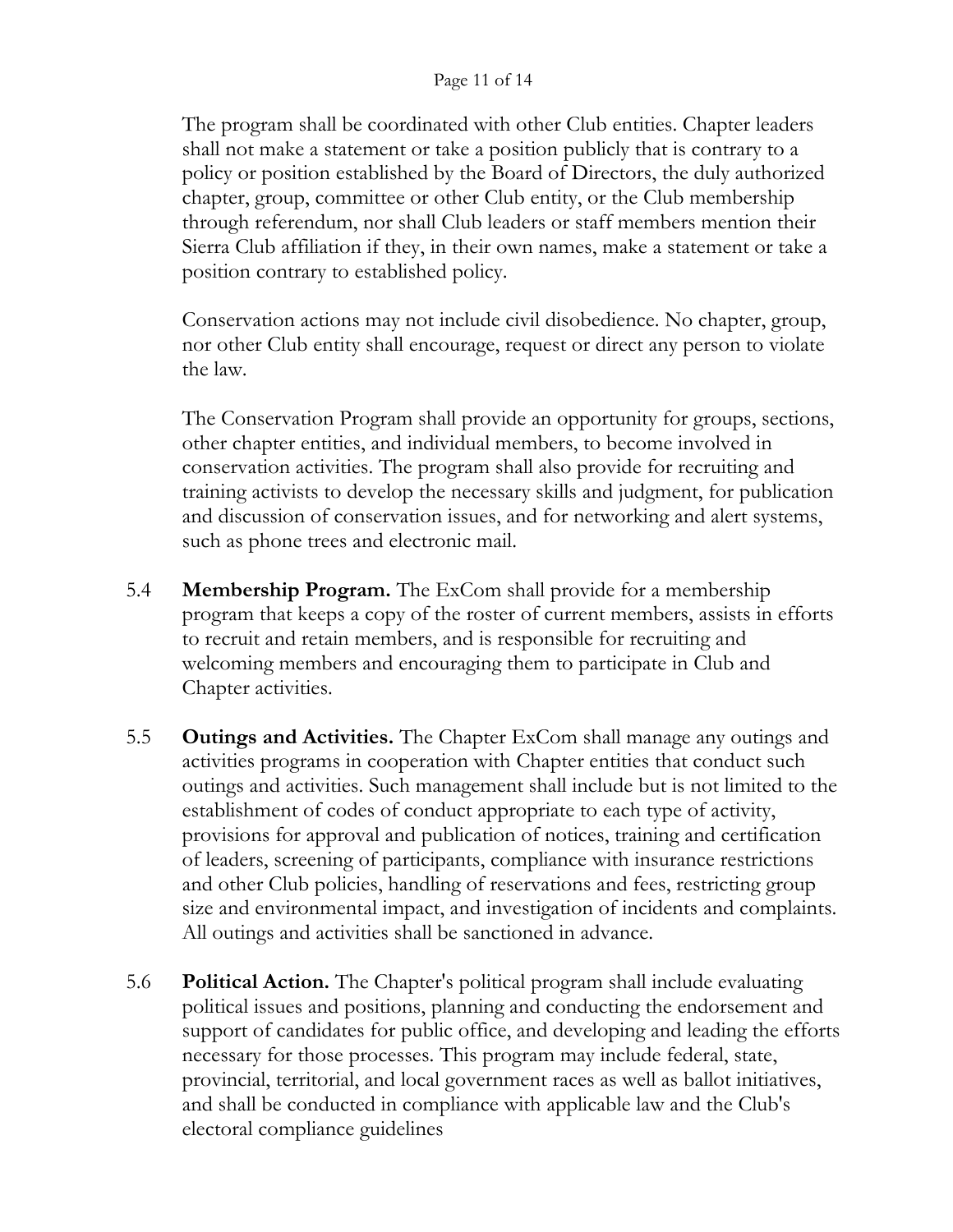### **6. Groups and Sections.**

- 6.1 **Groups.** With ExCom approval, Chapter members residing in a contiguous Chapter area may form a group, subject to Chapter and Club approval of group bylaws. A group shall elect its own executive committee by secret written ballot provided to all group members.
- 6.2 **Sections.** With ExCom approval, Chapter members interested in special activities consistent with Club purposes, or other appropriate subsets of Chapter members, may form sections, subject to approval of section operating procedures. Because section membership is optional, sections may assess dues and also charge for activities, as permitted by the Chapter ExCom.
- 6.3 **Reports.** Each group and section shall submit an annual report of its activities to the Chapter ExCom.
- 6.4 **Suspension and Dissolution.** By 2/3 vote the Chapter ExCom members present at a regular or special meeting may suspend or dissolve a group or section, if, in the judgment of the ExCom, such action is in the best interest of the Club. Such action shall not affect the standing of the individual members as members of the Club or Chapter. Suspension or dissolution shall only take place after written specification of the grounds for the proposed action are furnished to the members of the group or section affected and to the Board or its designees. At the same ExCom meeting, Chapter members shall have an opportunity to comment on the proposed action.

Upon dissolution, all remaining assets ofthe dissolved group or section shall revert to the Chapter.

As an alternative to dissolution, the Chapter ExCom may require new elections to be held for group or section office.

### **7. Finances.**

7.1 **Receiving and Expending Funds.** The Chapter may receive funds from Club entities and may receive contributions directly. The Chapter may not assess or collect dues from its members, or charge additional fees for Chapter publications distributed to all Chapter members. Expenditures shall be consistent with all rules, policies and directives of the Board and its designees.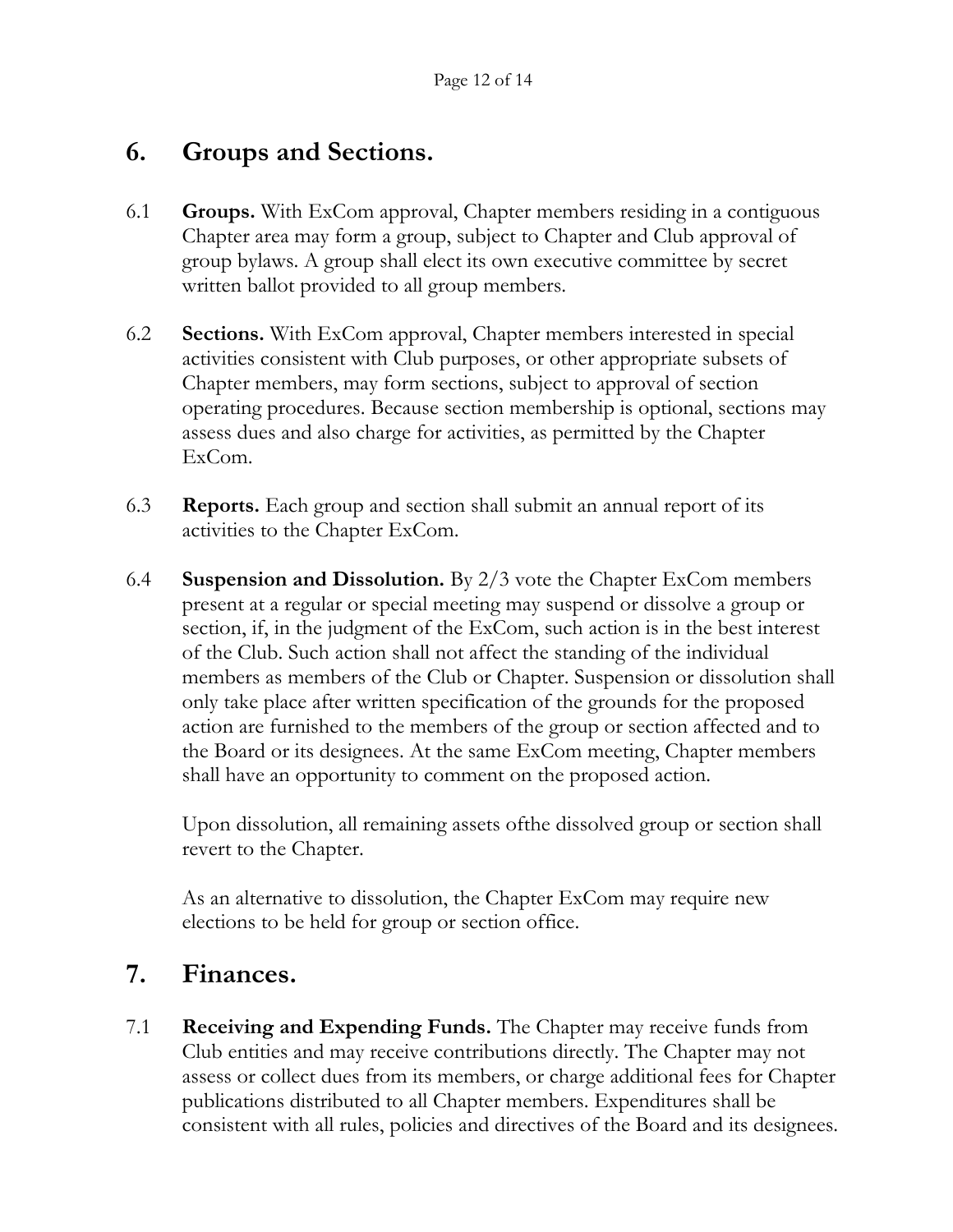7.2 **Fundraising and Fees for Outings and Activities.** Consistent with rules, policies and directives of the Board or its designees, the Chapter may conduct fundraising and other activities, including outings, that require members and others to pay a fee to participate.

Such fees may include both direct and indirect costs and provide for operating reserves. Announcements of fundraising events shall indicate the intended use of the proceeds.

- 7.3 **Authority Over Deposited Funds.** The ExCom shall have authority over all funds deposited in accounts in the name of the Chapter and its entities. Every bank, savings, or investment account must have on the signature list for that account at least two signatures, including the signature of a Chapter ExCom officer, generally the Treasurer or Chair.
- 7.4 **Requirement to Deposit.** Unless otherwise specified by the ExCom or the Board or its designees, all monies received by Chapter entities shall be deposited promptly in an account bearing the name of the entity, the Chapter, and of the Sierra Club.
- 7.5 **Delegation of Authority.** The ExCom may delegate financial authority to Chapter entities. The Chapter shall retain responsibility and control. Chapter entities must provide satisfactory accounting at least quarterly to the Chapter Treasurer, including all reports required to satisfy Club requirements and applicable laws.
- 7.6 **Prohibitions.** The Chapter and its entities may not borrow money, own real estate, or contribute from its general funds to political campaigns, candidates or their parties.
- 7.7 **Fiscal Year.** The fiscal year of the Chapter shall coincide with that of the Club.
- 7.8 **Books and Reports.** The Chapter Treasurer shall keep proper books of account, and shall report balances, revenues, and expenses of the Chapter and its entities to the ExCom at least quarterly, and to the Club Treasurer or designee at the end of the fiscal year. The Chapter Treasurer shall either file, or provide the Club Treasurer with timely information and funds required to file, all reports and returns required to satisfy Club requirements and applicable laws.